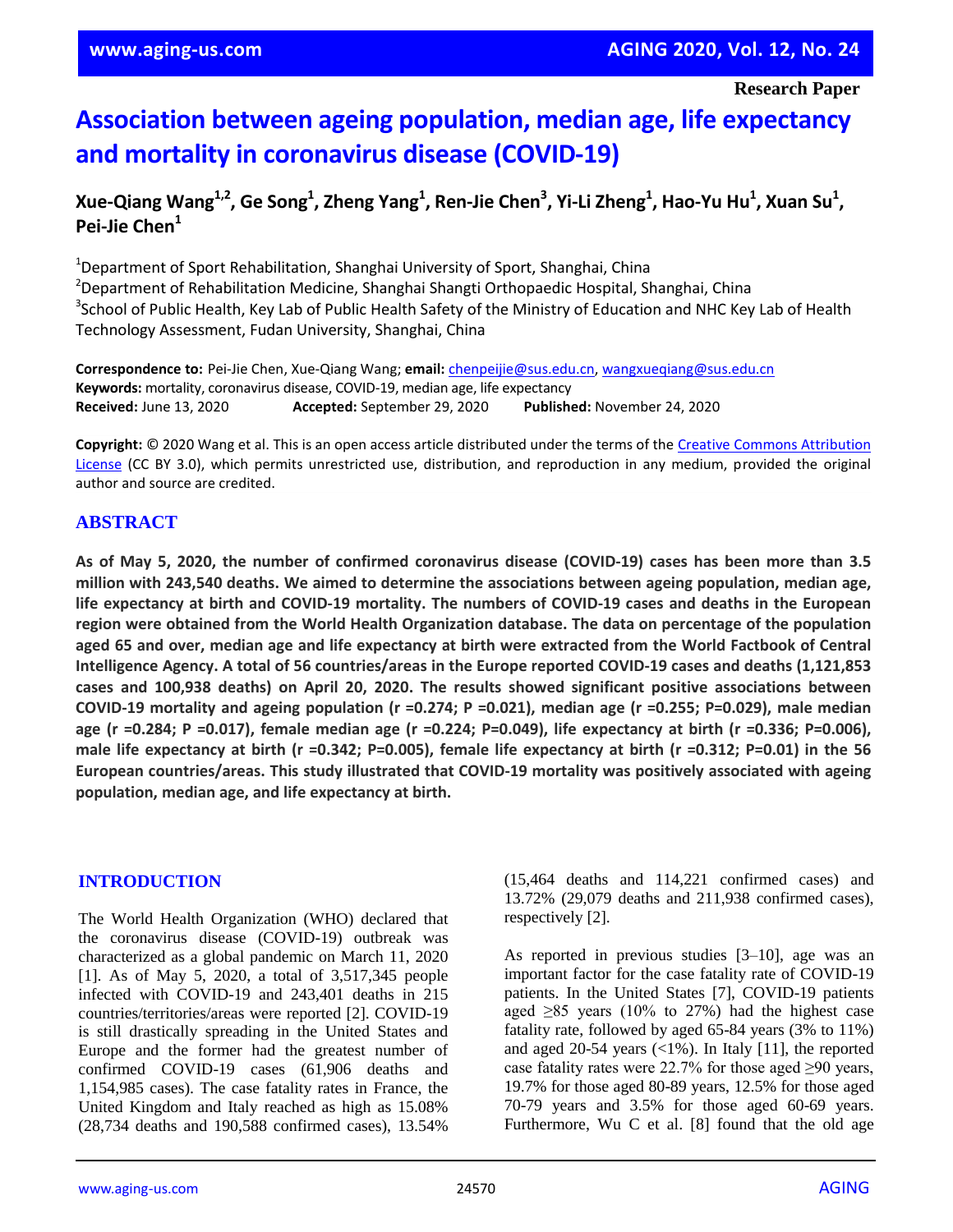$(≥ 65 \text{ years})$  was associated with a greater risk of developing death (hazard ratio 6.17, 95% confidence interval 3.26-11.67). Similarly, another study [12] revealed that the old age  $($  > 70 years) was significantly associated with the higher risk of death from COVID-19 (relative risk 10.67).

The case fatality rate of COVID-19 in Europe (9.29%) was higher than that in the Americas (5.39%), Western Pacific (4.09%), Eastern Mediterranean (3.8%), South-East Asia (3.69%) and African (3.41%) on May 5, 2020 [2]. Population age structure may explain the significant differences in case fatality rate across countries/territories/areas [13, 14]. In other words, the European region has the oldest populations among six WHO regions. The percentages of total population aged 65 years and over are estimated at 22.08% in Italy and 20.46% in France, compared with 16.85% in the United States and 12.34% in China [15]. In addition, the median ages are 46.5 years in Italy and 43.9 years in Spain, compared with 38.5 years in the United States and 38.4 years in China [15]. However, whether a relationship exists between population age structure and COVID-19 mortality in different countries/territories/areas remains unclear. Thus, this study was designed to determine the association between ageing population, median age, life expectancy at birth and COVID-19 mortality.

## **RESULTS**

The characteristics of COVID-19 mortality, ageing population, median age and life expectancy at birth in 56 European countries/areas were summarized in Table 1. As of April 20, 2020, a total of 56 countries/areas reported 100,938 deaths and 1,121,853 cases of COVID-19 in the European region. The median values of ageing population, median age, male median age, female median age, life expectancy at birth, male life expectancy at birth and female life expectancy at birth were 18.61%, 41.76 years, 40.15 years, 43.55 years, 80.2 years, 77.15 years and 82.85 years, respectively. The highest case fatality rate of COVID-19 came from France, at 17.43%. The ageing population was from 5.8% in Kyrgyzstan to 35.15% in Monaco. The highest median age and life expectancy at birth were 55.4 and 89.3 years, respectively, in Monaco.

The results of Pearson correlation analysis between ageing population, median age, life expectancy and COVID-19 mortality were shown in Figures 1 and 2. The results showed significant positive associations between COVID-19 mortality and ageing population (Pearson correlation:  $r = 0.274$ , P=0.021), median age (Pearson correlation:  $r = 0.255$ , P=0.029), male median age (Pearson correlation:  $r = 0.284$ , P=0.017), female median age (Pearson correlation:  $r = 0.224$ , P=0.049),

life expectancy at birth (Pearson correlation:  $r = 0.336$ , P=0.006), male life expectancy at birth (Pearson correlation:  $r = 0.342$ ,  $P = 0.005$ ), female life expectancy at birth (Pearson correlation:  $r = 0.312$ ,  $P = 0.01$ ).

Regarding the ageing population in the 56 European countries/areas, COVID-19 mortality with 5.23% in the above median group was higher than 2.99% in the below median group ( $P = 0.033$ ) (Figure 3). Regarding the median age, male median age and female median age, although the COVID-19 mortalities of the above median groups were slightly higher than the below median groups, there was no significant difference (median age,  $P=0.489$ ; male median age,  $P= 0.186$ ; female median age,  $P = 0.575$ ) (Figure 4). Regarding the life expectancy, male life expectancy and female life expectancy at birth, the COVID-19 mortalities of the above median groups were significantly higher than the below median groups  $(P \le 0.01)$  (Figure 4).

## **DISCUSSION**

We estimated the association between ageing population, median age (total, male and female), life expectancy at birth (total, male and female) in 2020 and COVID-19 mortality in 56 European countries/areas. The results showed COVID-19 mortality was significantly associated with ageing population, median age (total, male and female) and life expectancy at birth (total, male and female).

Our study confirmed that a country with a greater percentage of the population aged 65 and over had higher COVID-19 mortality rate. In 56 European countries/areas, the mortalities in France (mortality 17.43% and 110,721 confirmed cases), the United Kingdom (mortality 13.54% and 114,221 confirmed cases) and Italy (mortality 13.23% and 175,925 confirmed cases) were higher than Turkey (mortality 2.3% and 82,329 confirmed cases) and Israel (mortality 1.21% and 13,107 confirmed cases) as of April 20, 2020. It could be explained by the reason that the percentages of the population aged 65 and over in France (20.46%), the United Kingdom (18.48%) and Italy (22.08%) are significantly higher than Turkey (8.35%) and Israel (11.96%). Moreover, we found the similar results between the European region and other regions. For instance, the mortalities in France, the United Kingdom, and Italy were higher than Brazil (mortality 6.4% and 36,599 confirmed cases) and Mexico (mortality 8.67% and 7,497 confirmed cases) as of April 20, 2020. These findings were consistent with previous studies [3–10] that demonstrated the older age  $(≥ 65 \text{ years})$  was a significant factor for the case fatality rate of COVID-19 patients. The main reason is that physiological disability with ageing, immune function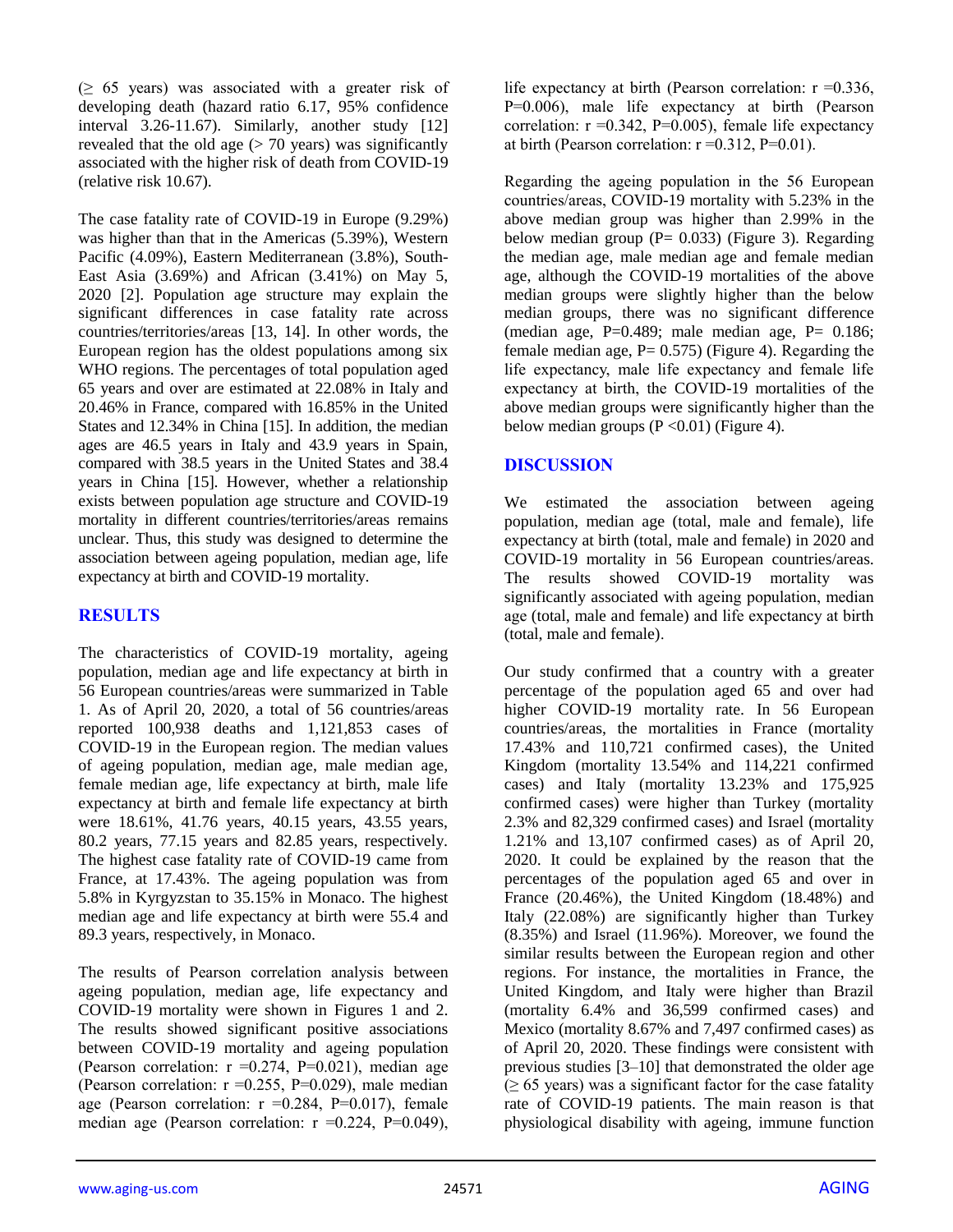**Table 1. Dataset containing COVID-19 mortality, ageing population, median age, life expectancy in Europe region, as of April 20, 2020.**

| <b>Countries/areas</b>    | COVID-19       | COVID-19<br>cases (n) | COVID-19<br>mortality <sup>a</sup> | <b>Ageing</b><br>population <sup>b</sup> in<br>2020 (%) | Median age in 2020 (years) |      |        | Life expectancy at birth in 2020<br>(years) |        |        |
|---------------------------|----------------|-----------------------|------------------------------------|---------------------------------------------------------|----------------------------|------|--------|---------------------------------------------|--------|--------|
|                           | deaths(n)      |                       | (%)                                |                                                         | <b>Total</b>               | Male | Female | <b>Total</b>                                | Male   | Female |
| Albania                   | 26             | 548                   | 4.74                               | 13.03                                                   | 34.3                       | 32.9 | 35.7   | 79                                          | 76.3   | 81.9   |
| Andorra                   | 35             | 704                   | 4.97                               | 17.36                                                   | 46.2                       | 46.3 | 46.1   | 83                                          | 80.8   | 85.4   |
| Armenia                   | $20\,$         | 1248                  | 1.60                               | 12.6                                                    | 36.6                       | 35.1 | 38.3   | 75.6                                        | 72.3   | 79.2   |
| Austria                   | 443            | 14662                 | 3.02                               | 19.87                                                   | 44.5                       | 43.1 | 45.8   | 81.9                                        | 79.2   | 84.7   |
| Azerbaijan                | 18             | 1373                  | 1.31                               | 7.29                                                    | 32.6                       | 31.1 | 34.2   | 73.6                                        | 70.5   | 76.9   |
| <b>Belarus</b>            | 45             | 4779                  | 0.94                               | 15.93                                                   | 40.9                       | 38   | 43.9   | 73.8                                        | 68.3   | 79.5   |
| Belgium                   | 5453           | 37183                 | 14.67                              | 19.21                                                   | 41.6                       | 40.4 | 42.8   | 81.4                                        | 78.8   | 84.2   |
| Bosnia and Herzegovina    | 46             | 1268                  | 3.63                               | 16.22                                                   | 43.3                       | 41.6 | 44.8   | 77.5                                        | 74.5   | 80.7   |
| Bulgaria                  | 41             | 878                   | 4.67                               | 20.06                                                   | 43.7                       | 41.9 | 45.6   | 75                                          | 71.8   | 78.5   |
| Croatia                   | 39             | 1832                  | 2.13                               | 21.06                                                   | 43.9                       | 42   | 45.9   | 76.7                                        | 73.6   | 80.1   |
| Cyprus                    | 17             | 761                   | 2.23                               | 12.97                                                   | 37.9                       | 36.7 | 39.4   | 79.3                                        | 76.4   | 82.2   |
| Czechia                   | 181            | 6654                  | 2.72                               | 20.23                                                   | 43.3                       | 42   | 44.7   | 79.3                                        | 76.3   | 82.4   |
| Denmark                   | 346            | 7242                  | 4.78                               | 19.91                                                   | 42                         | 40.9 | 43.1   | 81.2                                        | 79.3   | 83.3   |
| Estonia                   | 38             | 1512                  | 2.51                               | 21                                                      | 43.7                       | 40.4 | 47     | 77.4                                        | 72.7   | 82.3   |
| Finland                   | 90             | 3681                  | 2.44                               | 22.26                                                   | 42.8                       | 41.3 | 44.4   | 81.3                                        | 78.4   | 84.4   |
| France                    | 19294          | 110721                | 17.43                              | 20.46                                                   | 41.7                       | 40   | 43.4   | 82.2                                        | 79.1   | 85.4   |
| Georgia                   | $\overline{4}$ | 394                   | 1.02                               | 16.85                                                   | 38.6                       | 35.9 | 41.4   | $77\,$                                      | 72.9   | 81.3   |
| Germany                   | 4294           | 139897                | 3.07                               | 22.99                                                   | 47.8                       | 46.5 | 49.1   | 81.1                                        | 78.7   | 83.6   |
| Greece                    | 105            | 2207                  | 4.76                               | 22.43                                                   | 45.3                       | 43.7 | 46.8   | 81.1                                        | 78.5   | 83.8   |
| Guernsey                  | 9              | 236                   | 3.81                               | 20.23                                                   | 44.3                       | 43   | 45.6   | 82.8                                        | 80.1   | 85.7   |
| Hungary                   | 189            | 1916                  | 9.86                               | 20.69                                                   | 43.6                       | 41.5 | 45.5   | 76.7                                        | 73     | 80.6   |
| Iceland                   | 9              | 1760                  | 0.51                               | 15.47                                                   | 37.1                       | 36.6 | 37.7   | 83.3                                        | 81     | 85.6   |
| Ireland                   | 571            | 14758                 | 3.87                               | 13.82                                                   | 37.8                       | 37.4 | 38.2   | 81.2                                        | 78.9   | 83.7   |
| Isle of Man               | $\overline{4}$ | 291                   | 1.37                               | 21.08                                                   | 44.6                       | 43.6 | 45.6   | 81.6                                        | 79.8   | 83.6   |
| Israel                    | 158            | 13107                 | 1.21                               | 11.96                                                   | 30.4                       | 29.8 | 31     | 83                                          | 81.1   | 85     |
| Italy                     | 23227          | 175925                | 13.20                              | 22.08                                                   | 46.5                       | 45.4 | 47.5   | 82.5                                        | 79.8   | 85.3   |
| Jersey                    | 11             | 234                   | 4.70                               | 17.05                                                   | 37.5                       | 36   | 39.5   | 82.2                                        | 79.7   | 84.9   |
| Kazakhstan                | 17             | 1546                  | 1.10                               | 8.43                                                    | 31.6                       | 30.3 | 32.8   | $72\,$                                      | 66.8   | 76.8   |
| Kosovo                    | 12             | 510                   | 2.35                               | 7.75                                                    | 30.5                       | 30.2 | 30.8   | 72.7                                        | 70.5   | 75.1   |
| Kyrgyzstan                | 5              | 554                   | 0.90                               | 5.8                                                     | 27.3                       | 26.1 | 28.5   | 71.8                                        | 67.7   | 76.2   |
| Latvia                    | 5              | 712                   | 0.70                               | 20.5                                                    | 44.4                       | 40.5 | 48     | 75.4                                        | 70.9   | 80.1   |
| Liechtenstein             | $\mathbf{1}$   | 82                    | 1.22                               | 18.88                                                   | 43.7                       | 42   | 45.3   | 82.2                                        | 79.9   | 85     |
| Lithuania                 | 33             | 1298                  | 2.54                               | 20.45                                                   | 44.5                       | 40.2 | 48.2   | 75.5                                        | 70.3   | 81.1   |
| Luxembourg                | 72             | 3537                  | 2.04                               | 15.37                                                   | 39.5                       | 38.9 | 40     | 82.6                                        | 80.1   | 85.2   |
| Malta                     | 3              | 426                   | $0.70\,$                           | 21.3                                                    | 42.3                       | 41.2 | 43.5   | 82.8                                        | 80.7   | 85     |
| Monaco                    | 1              | 98                    | $1.02\,$                           | 35.15                                                   | 55.4                       | 53.7 | 57     | 89.3                                        | 85.4   | 93.3   |
| Montenegro                | 5              | 308                   | 1.62                               | 16.02                                                   | 39.6                       | 38.1 | 41.1   | 77.3                                        | 74.8   | 79.8   |
| Netherlands               | 3601           | 31589                 | 11.40                              | 19.82                                                   | 42.8                       | 41.6 | 44     | 81.7                                        | 79.5   | 84.1   |
| North Macedonia           | 49             | 1170                  | 4.19                               | 15.17                                                   | 39                         | 38   | 40     | 76.3                                        | 74.2   | 78.6   |
| Norway                    | 148            | 6984                  | 2.12                               | 17.43                                                   | 39.5                       | 38.8 | 40.2   | 82.1                                        | $80\,$ | 84.4   |
| Poland                    | 347            | 8742                  | 3.97                               | 18.72                                                   | 41.9                       | 40.3 | 43.6   | 78.3                                        | 74.5   | 82.3   |
| Portugal                  | 687            | 19685                 | 3.49                               | 20.92                                                   | 44.6                       | 42.7 | 46.5   | 81.1                                        | 77.9   | 84.4   |
| Republic of Moldova       | 60             | 2351                  | 2.55                               | 14.03                                                   | 37.7                       | 36.2 | 39.5   | 71.9                                        | 68     | $76\,$ |
| Romania                   | 417            | 8418                  | 4.95                               | 17.58                                                   | 42.5                       | 41   | 44     | 76                                          | 72.6   | 79.7   |
| <b>Russian Federation</b> | 361            | 42853                 | 0.84                               | 15.53                                                   | 40.3                       | 37.5 | 43.2   | 71.9                                        | 66.3   | 77.8   |
| San Marino                | 39             | 455                   | 8.57                               | 20.24                                                   | 45.2                       | 43.9 | 46.3   | 83.5                                        | 80.9   | 86.3   |
| Serbia                    | 117            | 5994                  | 1.95                               | $20\,$                                                  | 19.4                       | 18.5 | 20.3   | 76.3                                        | 73.4   | 79.4   |
| Slovakia                  | 11             | 1089                  | 1.01                               | 17.05                                                   | 41.1                       | 39.6 | 42.7   | 77.8                                        | 74.3   | 81.6   |
| Slovenia                  | $70\,$         | 1317                  | 5.32                               | 21.23                                                   | 41.8                       | 40.1 | 43.6   | 81.4                                        | 78.5   | 84.4   |
| Spain                     | 20043          | 191726                | 10.45                              | 18.49                                                   | 43.9                       | 42.7 | 45.1   | 82                                          | 79     | 85.2   |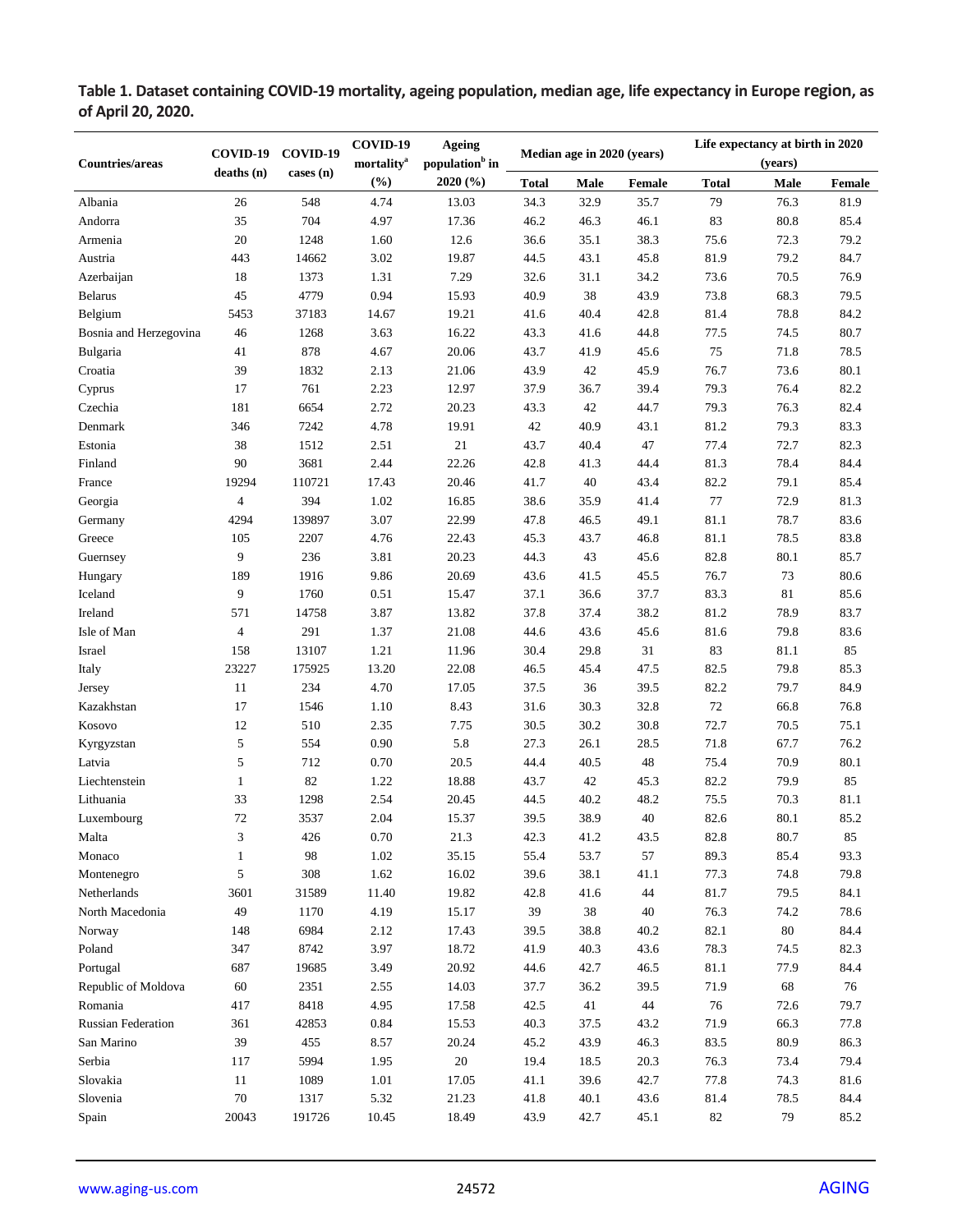| Sweden             | 1511  | 3822   | 10.93 | 20.59 | 41.1 | 40.1 | 42.1 | 82.4 | 80.4 | 84.5 |
|--------------------|-------|--------|-------|-------|------|------|------|------|------|------|
| Switzerland        | 1110  | 27322  | 4.06  | 18.73 | 42.7 | 41.7 | 43.7 | 82.8 | 80.5 | 85.3 |
| The United Kingdom | 15464 | 114221 | 13.54 | 18.48 | 40.6 | 39.6 | 41.7 | 81.1 | 78.8 | 83.5 |
| Turkey             | 1890  | 82329  | 2.30  | 8.35  | 32.2 | 31.7 | 32.8 | 75.7 | 73.3 | 78.2 |
| Ukraine            | 141   | 5449   | 2.59  | 17.03 | 41.2 | 38.2 | 44.3 | 72.9 | 68.2 | 77.9 |
| Uzbekistan         |       | 1495   | 0.33  | 5.87  | 30.1 | 29.4 | 30.7 | 74.8 | 71.7 | 78   |

Abbreviations: COVID-19, coronavirus disease.

<sup>a</sup> Mortality is case fatality rate of COVID-19, which is the number of confirmed deaths per the number of confirmed COVID-19 cases.

<sup>b</sup> Ageing population is percentage of the population aged 65 and over in the total population.



**Figure 1. The association of ageing population in 2020 and COVID-19 mortality in Europe.** 



**Figure 2. The association of median age (total, male and female) in 2020, life expectancy at birth (total, male and female) in 2020 and COVID-19 mortality in Europe.** (**A**) total median age, (**B**) male median age, (**C**) female median age, (**D**) total life expectancy at birth, (**E**) male life expectancy at birth, (**F**) female life expectancy at birth.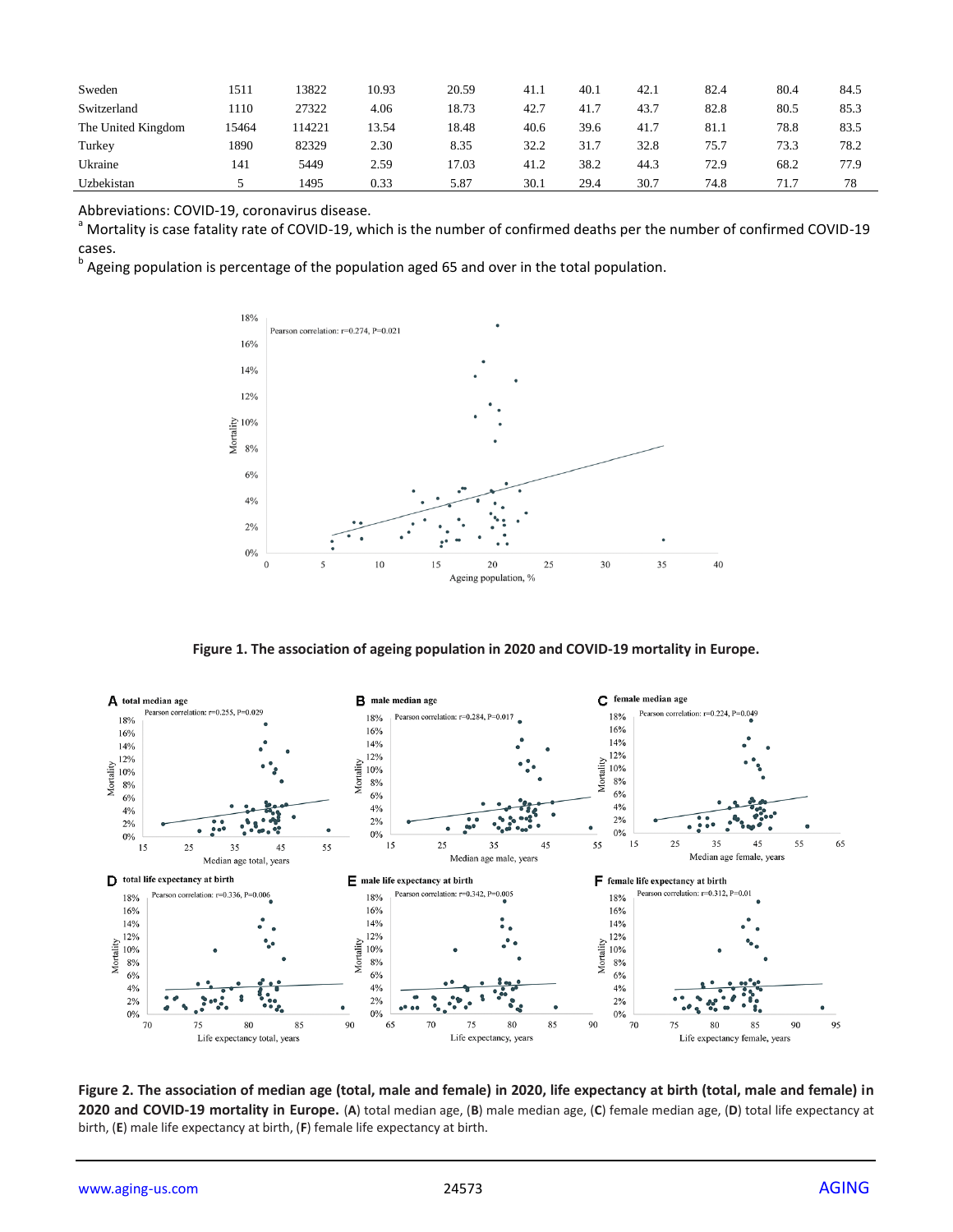decline and multimorbidity in older adults may lead to serious complications or even death. Furthermore, the hyperfunction theory of quasi-programmed aging explains why COVID-19 vulnerability (mortality) is an agedependent syndrome and links it to other age-related diseases. Similarly, COVID-19 vulnerability (mortality) is associated with immunosenescence and cytokine storms as well [16]. Additionally, Dowd JB et al. [13] reported that diverse population age structure of different countries led to various mortality of COVID-19 around the world.

Furthermore, the case fatality rate of COVID-19 increased with median age across 56 countries/areas in this study. Chen T et al. [4] found that the median age of COVID-19 survivors (51 years) was significantly younger than that of non-survivors (68 years). Another study [8] reported that the median age of deceased COVID-19 cases (68.5 years) with acute respiratory distress syndrome was older than live patients (50 years). In this study, the COVID-19 mortality in Germany (mortality 3.07% and 139,897 confirmed cases) was obviously lower than Italy (mortality 13.23%, 175,925 confirmed cases), which could be explained by the relative lower median age of COVID-19 cases in Germany (48 years) and higher in Italy (64 years) [11, 13]. Similarly, the COVID-19 mortalities in



**Figure 3. COVID-19 mortality for ageing population in the above median group versus the below median group.**



**Figure 4. COVID-19 mortality for median age and life expectancy at birth in the above median group versus the below median group.** (**A**) total median age, (**B**) male median age, (**C**) female median age, (**D**) total life expectancy at birth, (**E**) male life expectancy at birth, (**F**) female life expectancy at birth.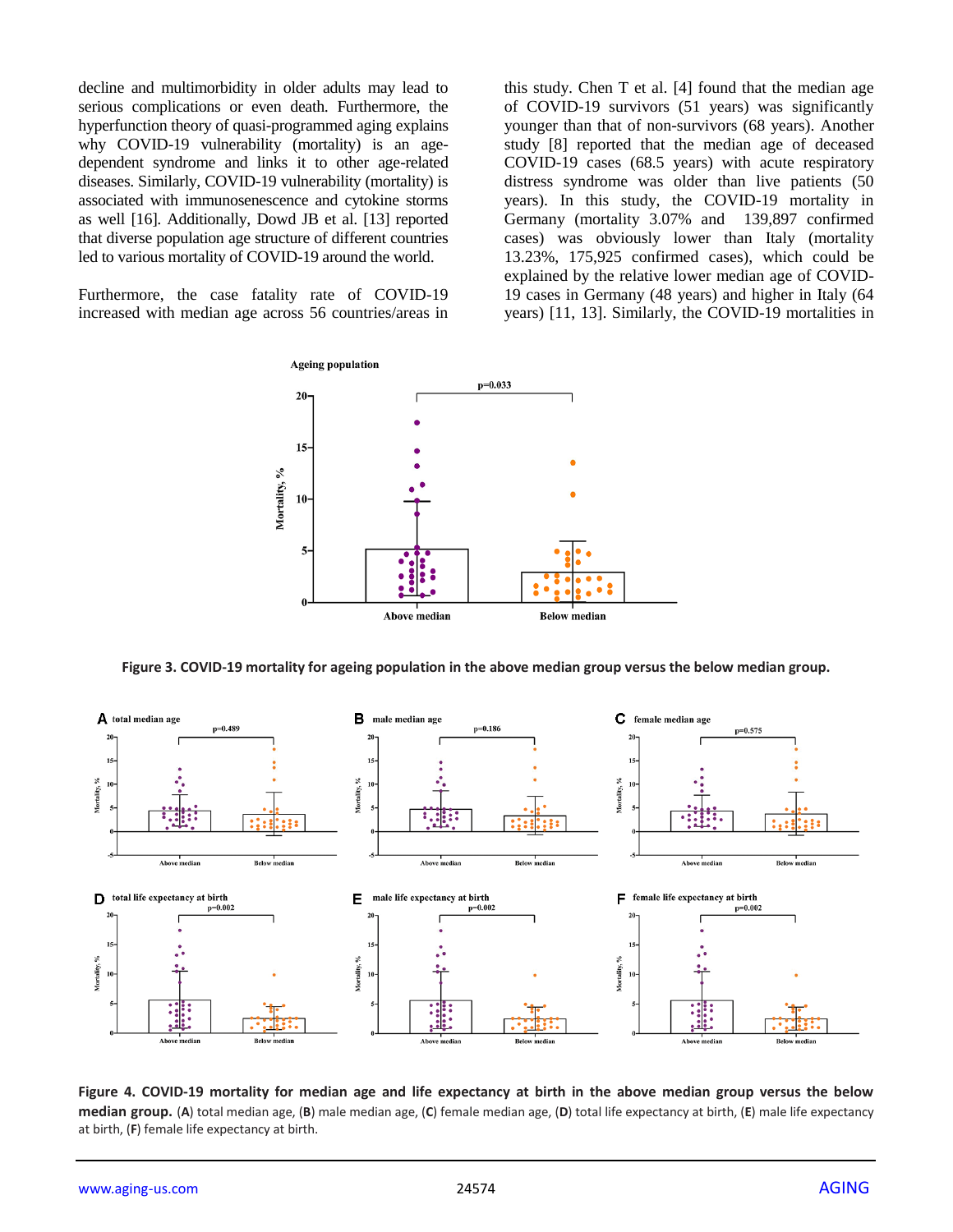France (17.43%) and Italy (13.2%) were higher than those in Israel (1.21%) and Uzbekistan (0.33%). The reason could be the median ages are 41.7 years in France and 46.5 years in Italy, compared with 30.4 years in Israel and 30.1 years in Uzbekistan. Meanwhile, there were the similar results between the European region and other regions. To illustrate, the COVID-19 mortalities of Span (10.45%), and Netherlands (11.4%) were higher than Argentina (mortality 4.65% and 2,839 confirmed cases) and Malaysia (mortality 1.65% and 5,389 confirmed cases) as of April 20, 2020. Correspondingly, the median ages are 43.9 years in Span and 41.6 years in Netherlands, compared with 32.4 years in Argentina and 29.2 years in Malaysia.

There were several major strengths in our study. First, to our knowledge, this work was the first to estimate the association between COVID-19 mortality with ageing population, median age, and life expectancy at birth in Europe. Second, since our study included 56 European countries/areas involving 100,938 deaths and 1,121,853 confirmed COVID-19 patients from the WHO databases, our results were reliably representative. Third, the subpopulation analyses (included total population, female and male) of median age and life expectancy at birth were conducted to further confirm the association between median age, life expectancy and COVID-19 mortality. These results further supported our hypothesis that COVID-19 mortality was positively correlated with median age and life expectancy at birth. Last but not least, our findings provided robust and novel evidence regarding the associations between ageing population and COVID-19 mortality in different countries/areas, which may explain the significant differences among COVID-19 mortality rates in the world.

This study had several limitations. First, although COVID-19 death was defined as "a death resulting from a clinically compatible illness in a probable or confirmed COVID-19 case, unless there is a clear alternative cause of death that cannot be related to COVID disease (e.g. trauma)" by the WHO [17], we could not eliminate the possibility of coding or diagnosis errors for death causes of COVID-19 in the 56 European countries/areas. In Italy, for example, a COVID-19 death is defined as a death occurring in a patient who has a positive laboratory-test result, while pre-existing diseases that may cause death are not considered [14]. Second, the ageing population, median age (total, male and female) and life expectancy at birth (total, male and female) of countries/areas in 2020 were provided and estimated by the World Factbook of Central Intelligence Agency [15]. Thus, this study may not be the true data of population age structure in the 56 European countries/areas. Third, despite our findings from Pearson correlation analyses that COVID-19 mortality was significantly associated with ageing population, median age and life expectancy at birth, COVID-19 mortality in a country/area was influenced by many factors, such as health-care workers, facilities, resources and public health policy for COVID-19 [18–20]. To explain further, Germany and Italy had similar ageing populations (22.99% for Germany and 22.08% for Italy), median age (47.8 years for Germany and 46.5 years for Italy) and life expectancy at birth (81.1 years for Germany and 82.5 years Italy) while significant differences existed in COVID-19 mortality between Germany (3.1%) and Italy (13.2%) as of April 20, 2020 [2]. This phenomenon could be caused by different public-health policy for COVID-19 (e.g., mandating isolation and banning gatherings), widespread testing for COVID-19 and healthcare resources (e.g., Germany had 29.2 critical care beds per 100,000 while Italy had 12.5) in Germany [21, 22]. We hoped that multiple linear regression analysis should be used to adjust for confounding factors. However, it was difficult for us to get the data, such as the number of health-care workers, physicians' density, hospital beds, hospital beds density, medical care costs and other medical facilities from 56 countries/areas in the European region.

This study provides several implications for policy and practice during the COVID 19 pandemic. First, the older age is an important factor for the case fatality rate of COVID-19 patients. Our results suggest that old adults should protect themselves to avoid being infected with COVID-19 and reduce chances of spreading. However, significant differences exist in some simple precautions, such as regular hand washing, keeping at least 1 meter distance from others, avoiding crowded places, avoiding non-essential travel [23–25]. Second, comorbidity is another key risk of death from COVID-19. Therefore, elderly in comorbid conditions should be particularly vigilant and take protective measures to prevent COVID-19 infection. Old people with chronic diseases should maintain their medication supplies, take medications on time under the guidance of physicians and closely observe their symptoms of chronic diseases and disease progress. Third, growing numbers of older adults from 56 countries/areas in the European region and around the world are receiving care in long-term care facilities and nursing homes. Thus, all long-term care facilities and nursing homes should take protective measures to prevent the spread of COVID-19, including but not limited to restricting non-essential visitors, cancelling communal dining, monitoring fever and other symptoms of COVID-19 and providing necessary supplies (e.g. face mask) [26, 27]. Fourth, governments should provide additional financial supports, healthcare resources, public-health policy and support services for old adults during the COVID 19 pandemic.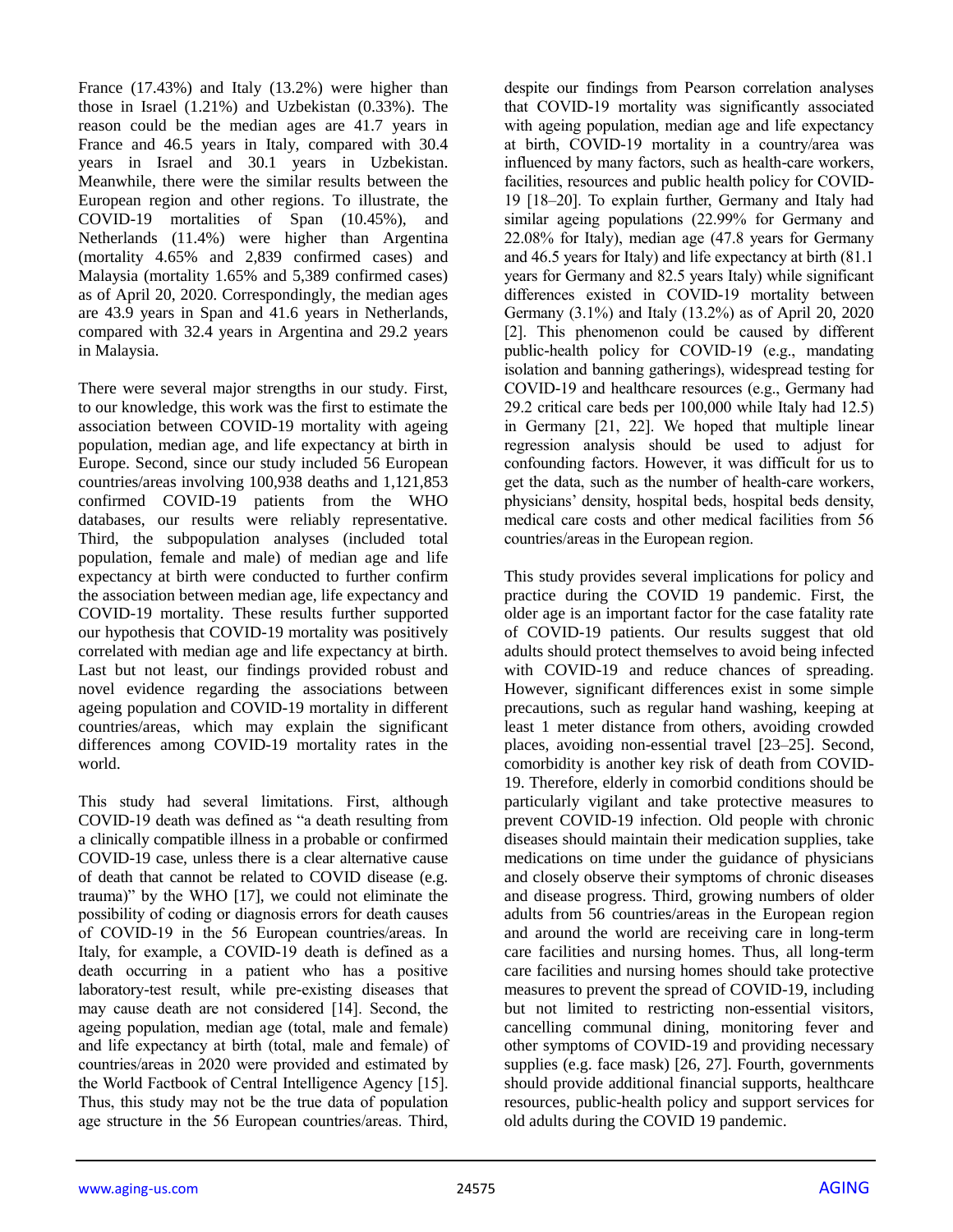## **CONCLUSIONS**

This study showed positive associations between COVID-19 mortality and ageing population, median age, and life expectancy at birth. Our findings can serve as a reference for old adults, medical staff, long-term care facilities and healthcare decision makers.

## **MATERIALS AND METHODS**

#### **Study population**

This observational study was based on the WHO database on COVID-19 cases and deaths in European region as of 20 April 2020. All COVID-19 cases were confirmed through laboratory tests. A total of 56 countries/areas in the European region reported COVID-19 cases and deaths (1,121,853 cases and 100,938 deaths).

#### **Outcome measures**

We included the following outcome measures: case fatality rate of COVID-19, ageing population, median age (total, male and female) and life expectancy (total, male and female) at birth. The case fatality rate of COVID-19 is the number of confirmed deaths per number of confirmed COVID-19 cases. The ageing population is the percentage of population aged 65 and over in the total population. According to the United Nations, a region with an ageing population of over 7% is regarded as an aging society, 14% as an aged society, and 20% as a super aged society [28]. Median age is the age that equally separates a population into two groups (half the population are older than median age and half are younger), which is considered as a key single index for the age distribution of a population. Life expectancy at birth, the mean number of years that a newborn may expect to live, is a summary measure for the mortality and health of a population [29, 30].

#### **Data sources**

The numbers of COVID-19 cases and deaths in the European region were obtained from official situation reports issued by the WHO on April 20, 2020 [2]. We extracted the data on percentage of the population aged 65 and over, median age (total, male and female) and life expectancy (total, male and female) at birth in European countries/areas from the World Factbook of Central Intelligence Agency [15].

#### **Statistical analysis**

We used SPSS 22.0 software (SPSS, Inc, Chicago, USA) to conduct statistical analyses in this study. Categorical and continuous variables were presented as  $n$  (%) and mean  $\pm$  standard deviation (SD), respectively. For the primary analysis, Pearson correlation coefficients was used to determine the association between ageing population, median age (total, male and female), life expectancy at birth (total, male and female) in 2020 and COVID-19 mortality in Europe.

In additional secondary analyses, a median split was performed to divide the outcome measures into two groups: above and below the median value. To explain further, 56 European countries/areas were equally separated into above and below median groups according to ageing population (median = 18.61%), median age (median =  $41.76$  years), median male age (median  $= 40.15$  years), median female age (median = 43.55 years), life expectancy at birth (median = 80.2 years), male life expectancy at birth (median  $= 77.15$  years) and female life expectancy at birth (median  $= 82.85$  years). We used independent sample t tests to analyse the significant difference in case fatality rate of COVID-19 between countries/areas above and below the median ageing population, median age and life expectancy at birth. Statistically significant differences would be determined with P values less than 0.05

## **CONFLICTS OF INTEREST**

The authors declare that they have no conflict of interests. All authors have submitted the ICMJE Form for Disclosure of Potential Conflicts of Interest.

## **AUTHOR CONTRIBUTIONS**

PJ. Chen and XQ. Wang designed the study. All authors whose names appear on the submission contributed substantially to the acquisition of data, or the analysis and interpretation of the data. XQ. Wang wrote the first draft of the manuscript, and all authors commented on previous versions of the manuscript. All authors read and approved the final manuscript.

#### **FUNDING**

This study was supported by the Shanghai Key Lab of Human Performance (Shanghai University of Sport) (11DZ2261100) and the scientific and technological research program of the Shanghai Science and Technology Committee (19080503100).

#### **REFERENCES**

1. World Health Organization. WHO Director-General's opening remarks at the media briefing on COVID-19 - 11 March 2020. 2020. [https://www.who.int/director](https://www.who.int/director-general/speeches/detail/who-director-general-s-opening-remarks-at-the-media-briefing-on-covid-19---11-march-2020)[general/speeches/detail/who-director-general-s](https://www.who.int/director-general/speeches/detail/who-director-general-s-opening-remarks-at-the-media-briefing-on-covid-19---11-march-2020)[opening-remarks-at-the-media-briefing-on-covid-19---](https://www.who.int/director-general/speeches/detail/who-director-general-s-opening-remarks-at-the-media-briefing-on-covid-19---11-march-2020) [11-march-2020](https://www.who.int/director-general/speeches/detail/who-director-general-s-opening-remarks-at-the-media-briefing-on-covid-19---11-march-2020)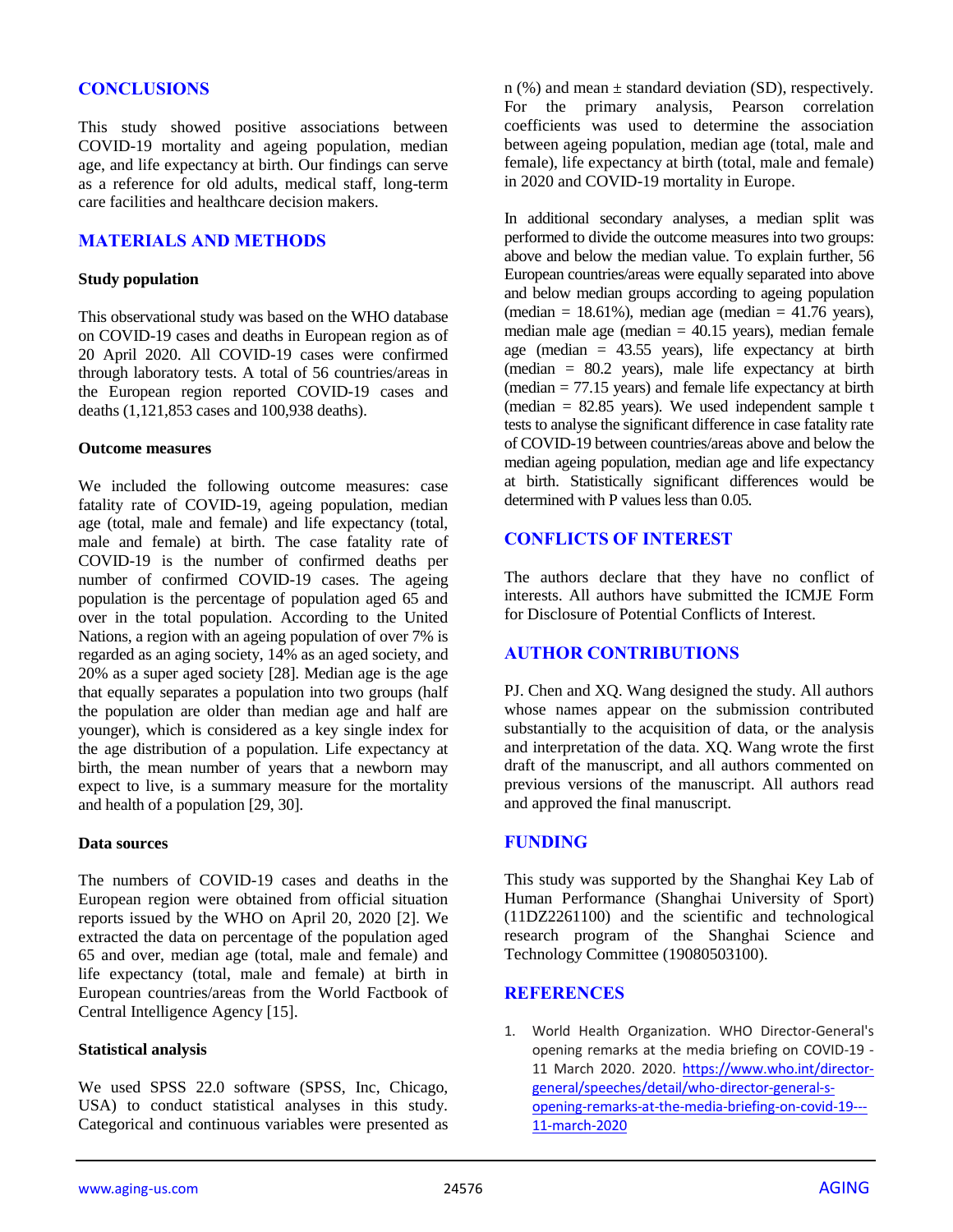- 2. World Health Organization. Coronavirus disease (COVID-2019) situation reports. 2020. [\(https://www.who.](https://www.who.int/emergencies/diseases/novel-coronavirus-2019/situation-reports) [int/emergencies/diseases/novel-coronavirus-2019/](https://www.who.int/emergencies/diseases/novel-coronavirus-2019/situation-reports) [situation-reports.](https://www.who.int/emergencies/diseases/novel-coronavirus-2019/situation-reports)
- 3. Zhou F, Yu T, Du R, Fan G, Liu Y, Liu Z, Xiang J, Wang Y, Song B, Gu X, Guan L, Wei Y, Li H, et al. Clinical course and risk factors for mortality of adult inpatients with COVID-19 in Wuhan, China: a retrospective cohort study. Lancet. 2020; 395:1054–62. [https://doi.org/10.1016/S0140-6736\(20\)30566-3](https://doi.org/10.1016/S0140-6736(20)30566-3) PMID[:32171076](https://pubmed.ncbi.nlm.nih.gov/32171076)
- 4. Chen T, Wu D, Chen H, Yan W, Yang D, Chen G, Ma K, Xu D, Yu H, Wang H, Wang T, Guo W, Chen J, et al. Clinical characteristics of 113 deceased patients with coronavirus disease 2019: retrospective study. BMJ. 2020; 368:m1091.

<https://doi.org/10.1136/bmj.m1091> PMID[:32217556](https://pubmed.ncbi.nlm.nih.gov/32217556)

5. Du RH, Liang LR, Yang CQ, Wang W, Cao TZ, Li M, Guo GY, Du J, Zheng CL, Zhu Q, Hu M, Li XY, Peng P, Shi HZ. Predictors of mortality for patients with COVID-19 pneumonia caused by SARS-CoV-2. Eur Respir J. 2020; 56:2002961.

<https://doi.org/10.1183/13993003.02961-2020> PMID[:32907886](https://pubmed.ncbi.nlm.nih.gov/32907886)

- 6. Li X, Xu S, Yu M, Wang K, Tao Y, Zhou Y, Shi J, Zhou M, Wu B, Yang Z, Zhang C, Yue J, Zhang Z, et al. Risk factors for severity and mortality in adult COVID-19 inpatients in Wuhan. J Allergy Clin Immunol. 2020; 146:110–18. <https://doi.org/10.1016/j.jaci.2020.04.006> PMID[:32294485](https://pubmed.ncbi.nlm.nih.gov/32294485)
- 7. Bialek S, Boundy E, Bowen V, Chow N, Cohn A, Dowling N, Ellington S, Gierke R, Hall A, MacNeil J, Patel P, Peacock G, Pilishvili T, et al, and CDC COVID-19 Response Team. Severe outcomes among patients with coronavirus disease 2019 (COVID-19) - United States, February 12-March 16, 2020. MMWR Morb Mortal Wkly Rep. 2020; 69:343–46. <https://doi.org/10.15585/mmwr.mm6912e2> PMID[:32214079](https://pubmed.ncbi.nlm.nih.gov/32214079)
- 8. Wu C, Chen X, Cai Y, Xia J, Zhou X, Xu S, Huang H, Zhang L, Zhou X, Du C, Zhang Y, Song J, Wang S, et al. Risk factors associated with acute respiratory distress syndrome and death in patients with coronavirus disease 2019 pneumonia in Wuhan, China. JAMA Intern Med. 2020; 180:934–43. <https://doi.org/10.1001/jamainternmed.2020.0994> PMID[:32167524](https://pubmed.ncbi.nlm.nih.gov/32167524)
- 9. Nieman DC. Coronavirus disease-2019: A tocsin to our aging, unfit, corpulent, and immunodeficient society. J Sport Health Sci. 2020; 9:293–301. <https://doi.org/10.1016/j.jshs.2020.05.001> PMID[:32389882](https://pubmed.ncbi.nlm.nih.gov/32389882)

10. Chen R, Liang W, Jiang M, Guan W, Zhan C, Wang T, Tang C, Sang L, Liu J, Ni Z, Hu Y, Liu L, Shan H, et al, and Medical Treatment Expert Group for COVID-19. Risk factors of fatal outcome in hospitalized subjects with coronavirus disease 2019 from a nationwide analysis in China. Chest. 2020; 158:97–105. <https://doi.org/10.1016/j.chest.2020.04.010>

PMI[D:32304772](https://pubmed.ncbi.nlm.nih.gov/32304772)

- 11. Livingston E, Bucher K. Coronavirus Disease 2019 (COVID-19) in Italy. JAMA. 2020; 323:1335. <https://doi.org/10.1001/jama.2020.4344> PMI[D:32181795](https://pubmed.ncbi.nlm.nih.gov/32181795)
- 12. Fu L, Fei J, Xiang HX, Xiang Y, Tan ZX, Li MD, Liu FF, Liu HY, Zheng L, Li Y, Zhao H, Xu DX. Influence factors of death risk among COVID-19 patients in Wuhan, China: a hospital-based case-cohort study. medRxiv. 2020. [Epub ahead of print]. <https://doi.org/10.1101/2020.03.13.20035329>
- 13. Dowd JB, Andriano L, Brazel DM, Rotondi V, Block P, Ding X, Liu Y, Mills MC. Demographic science aids in understanding the spread and fatality rates of COVID-19. Proc Natl Acad Sci USA. 2020; 117:9696–98. <https://doi.org/10.1073/pnas.2004911117> PMI[D:32300018](https://pubmed.ncbi.nlm.nih.gov/32300018)
- 14. Onder G, Rezza G, Brusaferro S. Case-fatality rate and characteristics of patients dying in relation to COVID-19 in Italy. JAMA. 2020; 323:1775–76. <https://doi.org/10.1001/jama.2020.4683> PMI[D:32203977](https://pubmed.ncbi.nlm.nih.gov/32203977)
- 15. Central Intelligence Agency. The World Factbook. 2020. [\(https://www.cia.gov/library/publications/](https://www.cia.gov/library/publications/resources/the-world-factbook/) [resources/the-world-factbook/.](https://www.cia.gov/library/publications/resources/the-world-factbook/)
- 16. Blagosklonny MV. From causes of aging to death from COVID-19. Aging (Albany NY). 2020; 12:10004–21. <https://doi.org/10.18632/aging.103493> PMID[:32534452](https://pubmed.ncbi.nlm.nih.gov/32534452)
- 17. World Health Organization. International guidelines for certification and classification (coding) of COVID-19 as cause of death. 2020. [https://www.who.int/](https://www.who.int/classifications/icd/Guidelines_Cause_of_Death_COVID-19.pdf?ua=1) [classifications/icd/Guidelines\\_Cause\\_of\\_Death\\_COVID-](https://www.who.int/classifications/icd/Guidelines_Cause_of_Death_COVID-19.pdf?ua=1)[19.pdf?ua=1](https://www.who.int/classifications/icd/Guidelines_Cause_of_Death_COVID-19.pdf?ua=1)
- 18. Rajgor DD, Lee MH, Archuleta S, Bagdasarian N, Quek SC. The many estimates of the COVID-19 case fatality rate. Lancet Infect Dis. 2020; 20:776–77. [https://doi.org/10.1016/S1473-3099\(20\)30244-9](https://doi.org/10.1016/S1473-3099(20)30244-9) PMI[D:32224313](https://pubmed.ncbi.nlm.nih.gov/32224313)
- 19. Adams JG, Walls RM. Supporting the health care workforce during the COVID-19 global epidemic. JAMA. 2020; 323:1439–40. <https://doi.org/10.1001/jama.2020.3972> PMI[D:32163102](https://pubmed.ncbi.nlm.nih.gov/32163102)